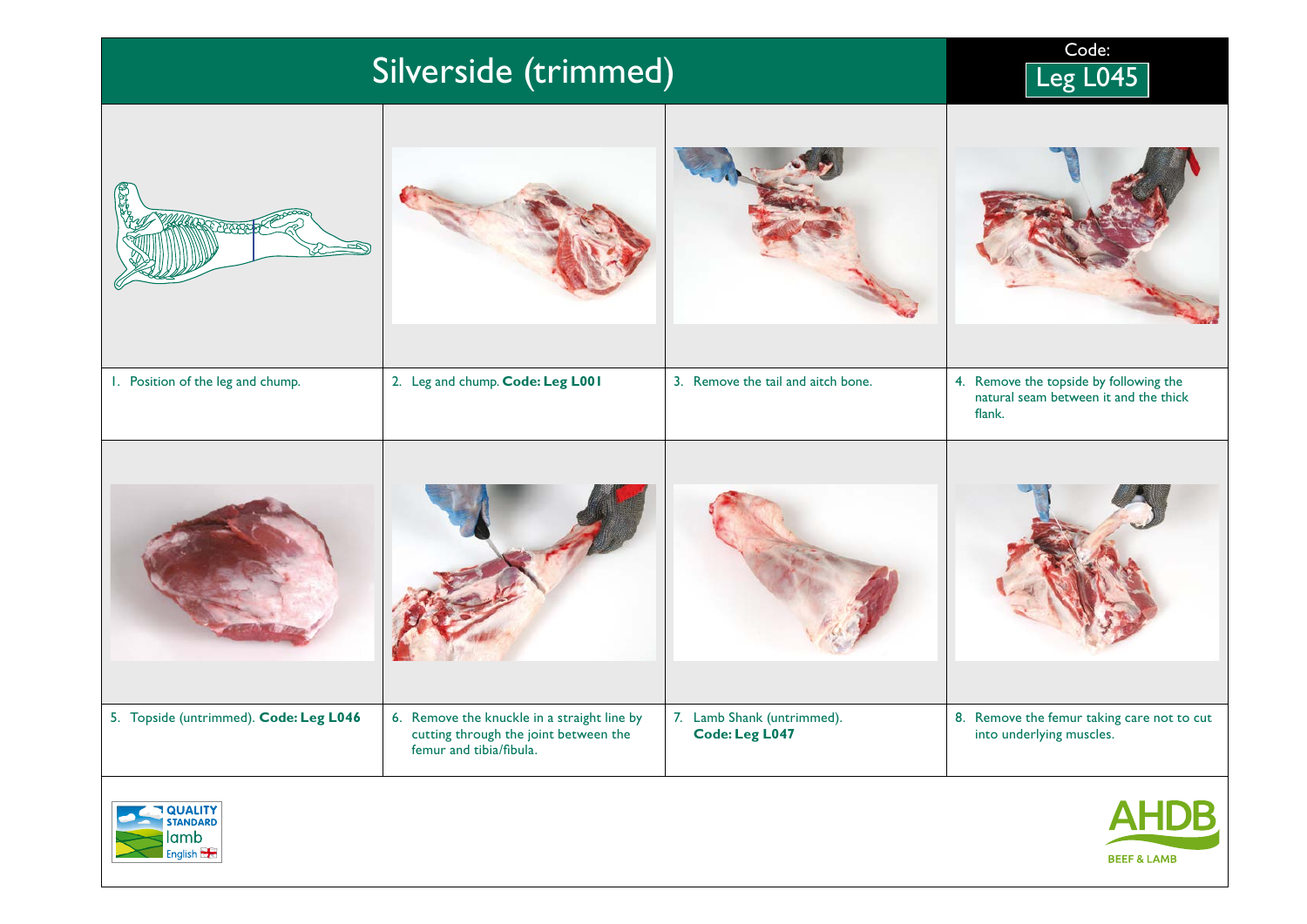| Silverside (trimmed) - continued                      |                                                                                                        |                                                                                    | Code:<br>Leg L045                                                                            |
|-------------------------------------------------------|--------------------------------------------------------------------------------------------------------|------------------------------------------------------------------------------------|----------------------------------------------------------------------------------------------|
|                                                       |                                                                                                        |                                                                                    |                                                                                              |
| 9. Remove the patella with associated fat.            | 10. Remove the fillet leaving the small flank<br>muscle (skirt) attached to the head of the<br>fillet. | 11. Lamb Chateaubriand. Code: Leg L038                                             | 12. Remove the thick flank (knuckle) by<br>following the natural seams.                      |
|                                                       |                                                                                                        |                                                                                    |                                                                                              |
| 13. Thick Flank (untrimmed).<br><b>Code: Leg L044</b> | 14. Remove the chump-centre cut by<br>following the natural seams between it<br>and the silverside.    | 15. Chump-centre cut (boneless and fully<br>trimmed) internal view. Code: Leg L028 | 16. Chump-centre cut (boneless and fully<br>trimmed) external view.<br><b>Code: Leg L028</b> |
|                                                       |                                                                                                        |                                                                                    |                                                                                              |